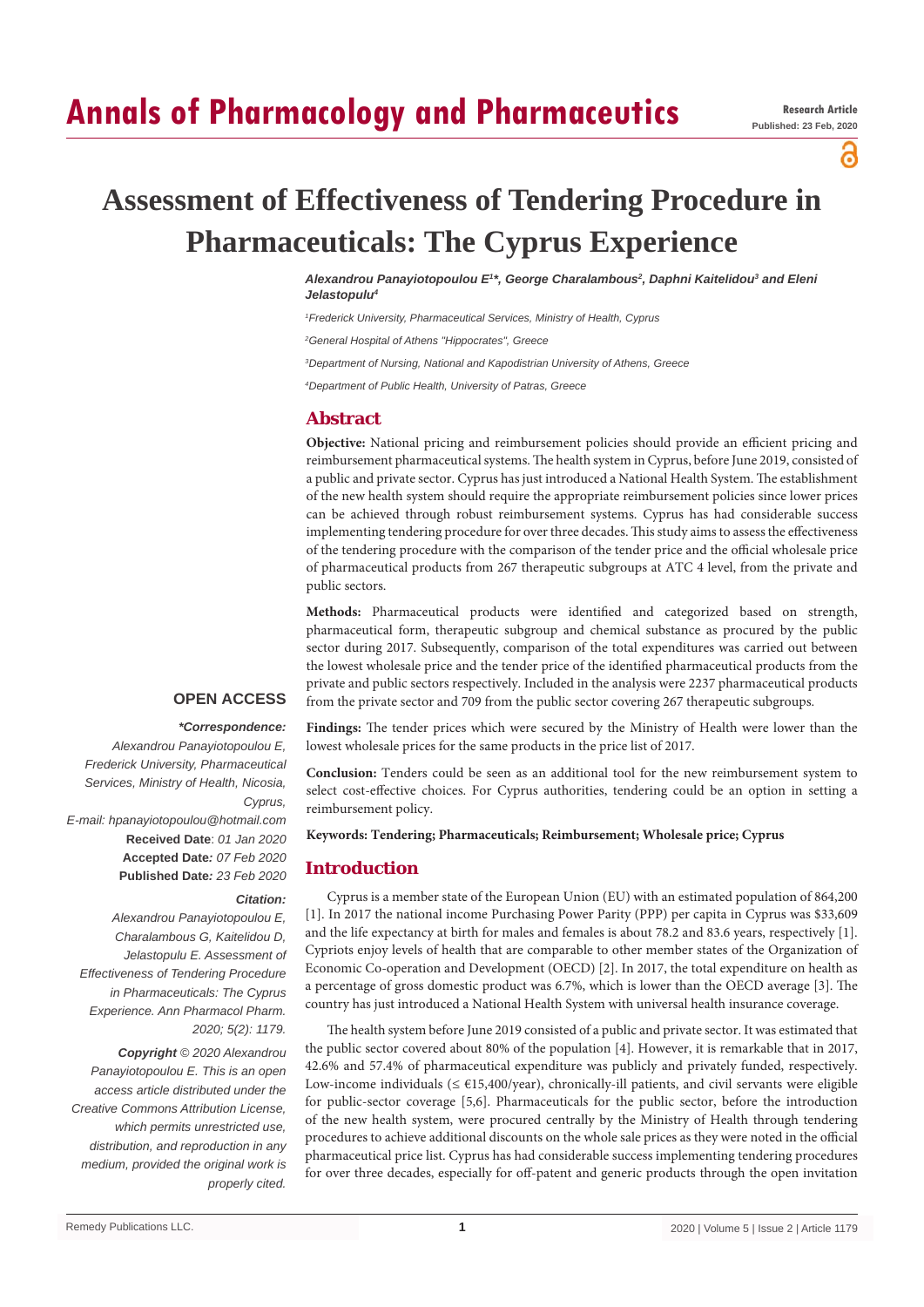procedure. All tender outcomes were made publicly available, including the tender price and the total contract value. Tendering procedures, conformed to the national institutional framework in force on public procurement, are governed by the principles of transparency, non-discrimination, mutual recognition and equal treatment [7]. The tendering agreement was legally binding and the price that had been agreed by Ministry of Health and a vendor could not be adjusted.

In the private sector, almost all costs were paid out-of-pocket, with a small part reimbursed by voluntary health insurance [8]. Prices in the private sector are set by the Ministry of Health, based on the recommendations of the Drugs Price Committee; the Committee applies on the External Reference Pricing Scheme (ERP) to obtain the official price, i.e. the wholesale price for the Cyprus pharmaceutical market [9].

Pharmaceutical policies aim to enable the availability of safe, affordable and effective medicines. Given the rising costs of new medicines and restricted national budgets, all countries strive to achieve a balance between ensuring affordable health care and enabling the use of innovative medicines [10,11]. National pricing and reimbursement policies should provide an effective, transparent, stable, predictable and sustainable pricing and reimbursement system for pharmaceuticals [12,13]. The establishment of the new health system in Cyprus should require the adoption of appropriate reimbursement policies since lower prices can be achieved through the right reimbursement strategies. For competent authorities, tendering could be an option as a reimbursement policy. This study aims to assess the effectiveness of the tendering procedure with the comparison of the tender price and the official wholesale price of pharmaceutical products from 267 therapeutic subgroups at ATC 4 level, from the private and public sectors.

## **Methods**

#### **Data collection**

The following data sources were used in the conduct of this study:

1) List of pharmaceutical products in the public sector in 2017, as it is available from the official website of the Pharmaceutical Services of the Ministry of Health Cyprus.

2) The quantities sold in the private sector and the quantities procured by the public sector, as they have been recorded by the Pharmaceutical Services, Ministry of Health Cyprus, during 2017.

The wholesale prices of the private sector, as they have been published in the pharmaceutical price list 2017, from the official website of the Pharmaceutical Services of the Ministry of Health Cyprus.

4) The prices of procured products of the public sector, as they have been published from the official Gazette of the Republic of Cyprus or from the official Journal of the European Union in accordance with the contract budget.

Tendering documents of the public sector, as they have been published in the official Gazette of the Republic of Cyprus or in the official Journal of the European Union in accordance with the contract budget.

#### **Methodology**

Pharmaceutical products were identified and categorized based on strength, pharmaceutical form, and therapeutic subgroup at ATC4 level and chemical substance at ATC5 level as procured by the public sector during 2017.

The following calculations were carried out in sequence:

1) The quantities of the above identified pharmaceutical products as procured by the public sector.

2) The quantities of the above identified medicinal products as sold in the private sector (in case of generics, this is the sum of all quantities of all pharmaceutical products that were sold within the same therapeutic subgroup at ATC4 level or chemical substance at ATC5 level accordingly).

3) The sum of the above quantities from the private and public sector and the total expenditure using the lowest wholesale price of the identified pharmaceutical products.

4) The sum of the above quantities from the private and public sector and the total expenditure using the public tender price.

The analysis focused mainly on 10 therapeutic categories as follows:

- A-Alimentary tract and metabolism
- B-Blood and blood forming organs
- C-Cardiovascular system
- J-Anti infective for systemic use
- L-Antineoplastic and immunomodulating agents
- M-Musculoskeletal system
- N-Nervous system
- R-Respiratory

H-Systematic hormonal preparations, excluding sex hormones and insulin's

V-Various

Included in the analysis were 2,237 pharmaceutical products from the private sector and 709 from the public sector covering 267 therapeutic subgroups at ATC 4 level. However, out of the 267 ATC 4 subgroups, only 40 concerned tenders of equivalent therapeutic groups in the public sector. The remaining 227 groups were analyzed at ATC5 level (molecular level). Table 1 shows the expenditures using the lowest wholesale price and tender price in accordance with the ATC category and the number of products in the two sectors.

## **Results**

The total expenditure which was calculated using the lowest wholesale price, in the private and public sector together amounted to €183,401,847.33, whilst the total expenditure which was calculated with the tender price, in the private and public sector together amounted to €90,393,781.52. The total savings amounted to €93,008,065.81 with an overall decrease in price 50.71%. It seems that the tender prices which were secured by the Ministry of Health were lower than the lowest wholesale prices for the same products in the price list of 2017. Figure 1 illustrates the comparison of total expenditure with the lowest wholesale price, the tender price and the savings achieved.

The results of an analysis by ATC categories are summarized in Table 2 and Figure 2 illustrates the level of savings that can be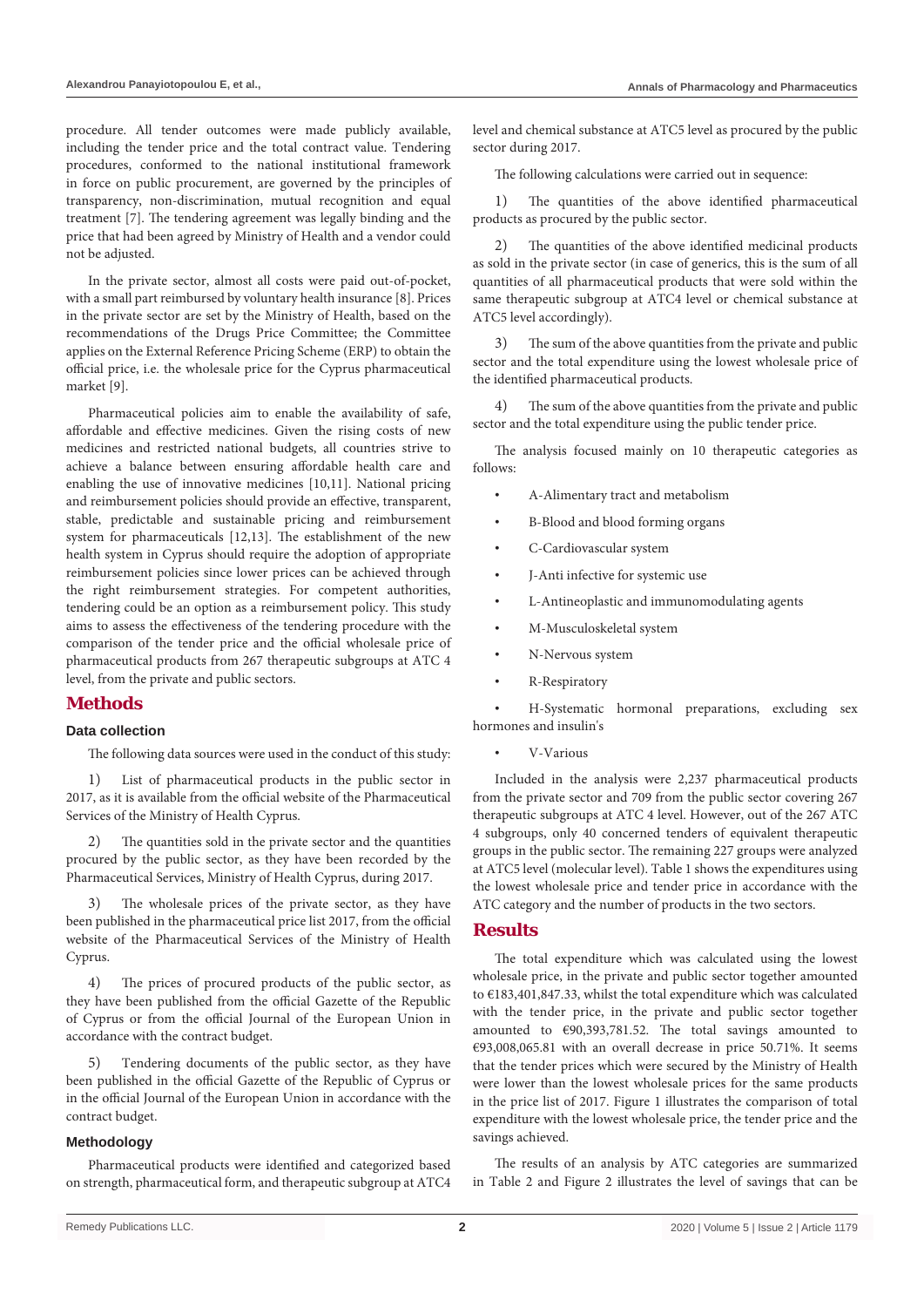**Table 1:** Expenditures using the lowest wholesale price and the tender price in accordance with the ATC category and the number of products in the private and public sector.

| <b>ATC</b><br>Category | Number of ATC 4<br>groups | Number of products in the<br>private sector | Number of products in the<br>public sector | <b>Expenditure with Lowest</b><br>Wholesale price | <b>Expenditure with</b><br><b>Tender price</b> |
|------------------------|---------------------------|---------------------------------------------|--------------------------------------------|---------------------------------------------------|------------------------------------------------|
| A                      | 32                        | 129                                         | 51                                         | €24,302,618.65                                    | €7,551,048.18                                  |
| B                      | 19                        | 154                                         | 82                                         | €21,252,996.97                                    | €10,194,201.08                                 |
| C                      | 36                        | 419                                         | 96                                         | €7,159,660.10                                     | €7,500,852.43                                  |
| H                      | $\overline{7}$            | 34                                          | 22                                         | €2,520,898.55                                     | €1,623,160.12                                  |
| J                      | 60                        | 431                                         | 133                                        | €19,612,512.12                                    | €11,055,512.75                                 |
|                        | 31                        | 321                                         | 145                                        | €47,494,945.08                                    | €37,962,649.11                                 |
| M                      | 13                        | 38                                          | 16                                         | €4,752,150.15                                     | €1,515,464.32                                  |
| N                      | 38                        | 497                                         | 120                                        | €15,653,365.02                                    | €7,060,735.05                                  |
| R                      | 29                        | 207                                         | 40                                         | €9,970,434.91                                     | €5,716,880.46                                  |
| V                      | $\overline{2}$            | 7                                           | $\overline{4}$                             | €682,265.78                                       | €213,278.02                                    |
| Total amount           | 267                       | 2237                                        | 709                                        | €183,401,847.33                                   | €90,393,781.52                                 |

**Table 2:** Expenditures using the lowest wholesale price, the tender price and costs savings in accordance with the ATC category and the number of products in the private and public sector.

| <b>ATC</b><br>Category | <b>Number of ATC</b><br>4 groups | Number of products<br>in the private sector | Number of products<br>in the public sector | <b>Expenditure with Lowest</b><br><b>Wholesale price</b> | <b>Expenditure with</b><br><b>Tender price</b> | <b>Cost Savings</b> | % decrease<br>in prices |
|------------------------|----------------------------------|---------------------------------------------|--------------------------------------------|----------------------------------------------------------|------------------------------------------------|---------------------|-------------------------|
| A                      | 32                               | 129                                         | 51                                         | €24,302,618.65                                           | €7,551,048.18                                  | €16,751,570.47      | 68.93%                  |
| B                      | 19                               | 154                                         | 82                                         | €21,252,996.97                                           | €10,194,201.08                                 | €11,058,795.89      | 52.03%                  |
| C                      | 36                               | 419                                         | 96                                         | €7,159,660.10                                            | €7,500,852.43                                  | €29,658,807.67      | 79.81%                  |
| H                      | 7                                | 34                                          | 22                                         | €2,520,898.55                                            | €1,623,160.12                                  | €897,738.43         | 35.61%                  |
| J                      | 60                               | 431                                         | 133                                        | €19,612,512.12                                           | €11,055,512.75                                 | €8,556,999.37       | 43.63%                  |
|                        | 31                               | 321                                         | 145                                        | €47,494,945.08                                           | €37,962,649.11                                 | €9,532,295.97       | 20.07%                  |
| M                      | 13                               | 38                                          | 16                                         | €4,752,150.15                                            | €1,515,464.32                                  | €3,236,685.83       | 68.11%                  |
| N                      | 38                               | 497                                         | 120                                        | €15,653,365.02                                           | €7,060,735.05                                  | €8,592,629.97       | 54.89%                  |
| R                      | 29                               | 207                                         | 40                                         | €9,970,434.91                                            | €5,716,880.46                                  | €4,253,554.45       | 42.66%                  |
| $\vee$                 | 2                                | $\overline{7}$                              | 4                                          | €682,265.78                                              | €213,278.02                                    | €468,987.76         | 68.74%                  |
| Total<br>amount        | 267                              | 2237                                        | 709                                        | €183,401,847.33                                          | €90,393,781.52                                 | €93,008,065.81      | 50.71%                  |

achieved.

ATC C category shows the highest decrease in prices, up to 79.81%, with €29,658,807.67 savings achieved, using the tender price instead of the lowest wholesale price. ATC A follows with a decrease of 68.93% and savings up to €16,751,570.47.

The therapeutic category ATC L shows the lowest decrease in prices, up to 20.07% with €9,532,295.97 savings achieved, despite the fact that the total expenditure using either the wholesale price or the tender price showed the maximum cost of all of the above ATC categories.

## **Discussion**

This study assesses the effectiveness of the tendering procedure with the comparison of the tender price and the official wholesale price of pharmaceutical products of 267 therapeutic subgroups at ATC 4 level, from the private and public sectors. It can be seen that the categories ATC C and A show the highest decrease in prices, 79.81% and 68.93% respectively, when using the tender price instead of the lowest wholesale price. These two categories are made up in their majority with off patent and generic products; this results in price competition and a consequent decline in prices in an open invitation procedure [14,15]. The public sector tendering system in Cyprus used to achieve substantial price reductions for multi-source



drugs, or drugs that are manufactured by multiple firms (e.g. off patent and generic drugs). Large number of competitors could be a predictor of intense price competition [16]. The result revealed that the price difference between the official wholesale price and the tender price was significant, highlighting the fact that the tender price brings the winning bid closer to the marginal cost of production [17]. The tender prices, for most of the categories, (6 out of 10), are 50% to 80% lower than the lowest wholesale prices, in the private sector.

However, the therapeutic category ATC L shows the lowest decrease in prices, which is at 20.07%. This could be explained by the fact that the ATC L group is mainly consisted of patented products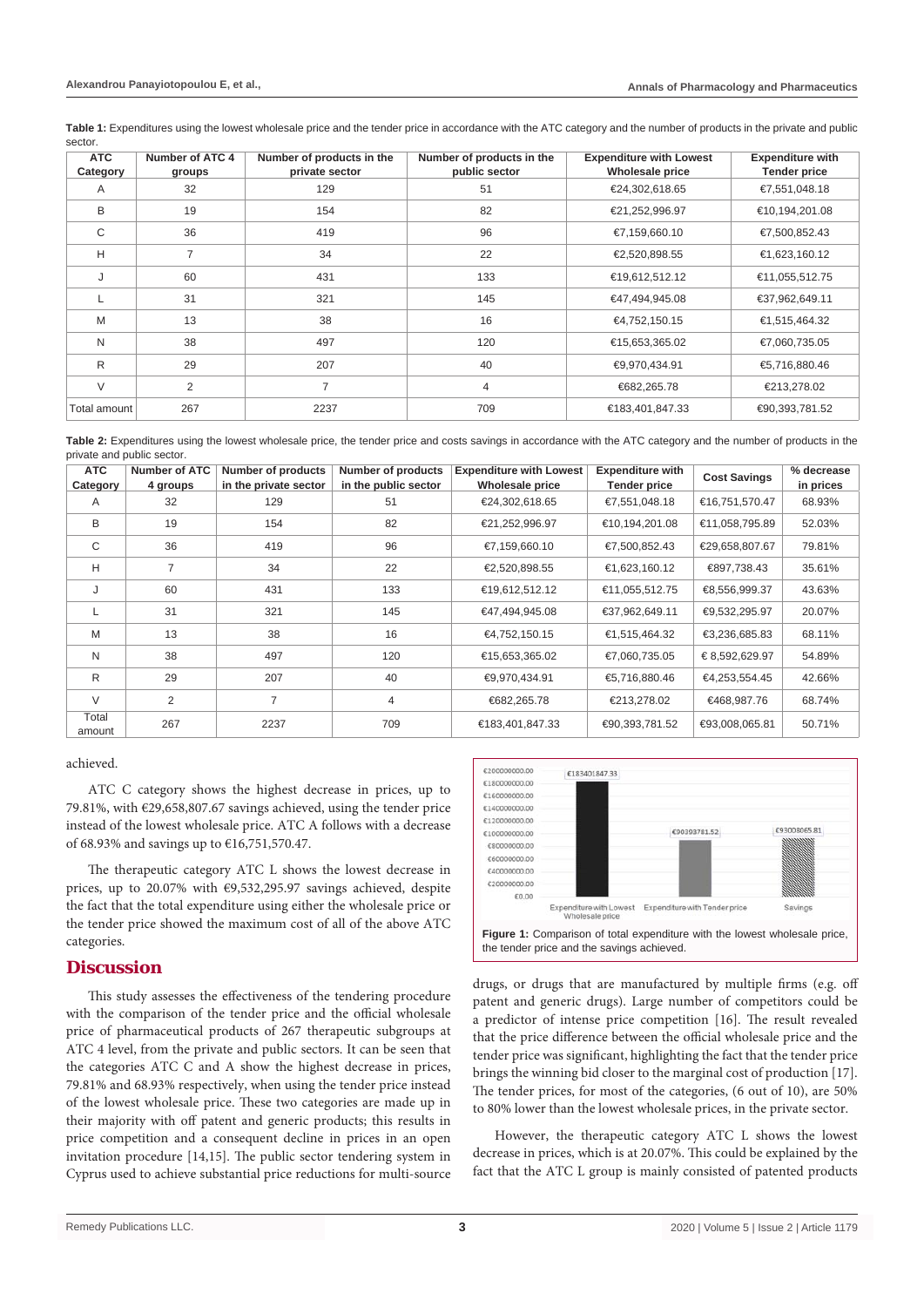

where the negotiator procedure was implemented achieving minor deduction from the wholesale price; this leads to a monopolistic environment with limited negotiation power [18]. For single-source drugs, such as on-patent drugs at ATC L and ATC H, with no or only few therapeutic substitutes, it seems from the discount rating 20% and 35% respectively, that the public sector prices were lower than those in the private sector. This result is logical in the absence of competition for these products [19,20]. The Ministry of Health did not proceed with further price discounts on the basis of willingnessto-pay or other pharmacoeconomic criteria since these techniques are not allowed by the national law.

In Cyprus, the public sector tender system, before the introduction of the National Health System, was divided mainly in two tendering procedures: 1) the open invitation procedure, where the suppliers were invited to submit their tenders which were subsequently evaluated and awards were made for the entire public sector based on the lowest price offer within the required terms and specifications, and 2) the negotiation procedure, whereby the renderers were invited to a process of negotiation based on an exante fixed volume. The open invitation procedure was predominantly meant for drugs whose patents have expired, and therefore there was a potential for competition for off patent and generic products. About 75% of public sector drugs were tendered through an open invitation procedure that applies at molecule level ATC 5, although in some cases tenders were at the therapeutic level ATC 4 when it was applicable. Generics are usually less costly than their originator products, owing to much lower research and development costs for manufacturers, who profit from patent expirations of already established pharmaceuticals [21,22]. The negotiation procedure was applied to the patent protected innovative medicines [23]. This channel was mostly reserved for on patent pharmaceutical products without alternative competitor at molecular or therapeutic class level, such as oncology drug sat ATC L, and accounted for about €50 million in sales. The tenders, for both of the procedures, awarded the right to a single vendor to supply the public sector for the particular therapeutic subgroup ATC 4 or chemical substance ATC 5 that was being tendered, for a period of two years, in most of the cases. The government procured the entire quantity of drugs in installments, and the vendor was reimbursed upon delivery of the pharmaceutical products. The procured pharmaceutical products were distributed to public pharmacies [24]. The tendering system in Cyprus was operated within the context of a clear legal framework with precise provisions about process and timelines.

On the other hand, for the Cyprus private sector, the pricing

policy relies on the External Reference Pricing Scheme (ERP). The calculation to set the official wholesale price is based on the wholesale prices in a basket of ten countries. Specifically it is calculated from the average of four values; the cheapest price from the group of three high price countries (Austria, Germany and Denmark) the two cheaper prices from the group of four medium price countries (Belgium, Spain, Italy and Sweden) and the cheapest price from the group of low price countries (France, Greece and Portugal) [8]. A 3% mark-up is added to the EPR price to cover the cost of importing pharmaceuticals.

The concept of therapeutic class level tendering seems to improve the efficiency and potentially increase savings. Grouping either all versions of the same chemical molecules at ATC-5 level or all molecules in a tightly defined therapeutic subgroup at ATC-4 level and requesting offers across the molecule or the therapeutic subgroup seems to be an effective approach. The latter can be achieved in cases where there is wide evidence on the inter-changeability amongst the options available e.g. PPIs, statins, ACE-I inhibitors, beta-blockers, and CA-channel antagonists [25]. It can be seen that tenders for pharmaceuticals can drive prices down significantly and, if sustained over successive tender cycles, can result in substantial savings, whilst at the same time they can optimize prescribing in therapeutic areas, where significant options exist [12]. However, some of the stakeholders may be affected either because of greater logistics spending and discount elimination i.e. pharmacists, or because of the requirement to explain to patients any change in the drug prescribed i.e. pharmacists and physician [26,27]. There may also be some confusion among patients when changes, in pharmaceutical form, are observed (e.g. color, shape etc.) to the preferred medicine after subsequent tenders [28]. In order to ensure that the patient's compliance is not affected, pharmacies need to play a key role in advising patients of such changes to their drug regimens.

## **Conclusion**

This case study supports the view that Cyprus Health System should capture the lessons learned through these years of practice and use the tendering system, which has delivered significant benefits over time, in the new health system and potentially increase savings. The Ministry of Health in Cyprus has accumulated considerable experience in the use and administration of tenders through the open invitation procedure for off patent and generic products. Stimulating competition intuitively leads to price reduction which, in turn, should lead to greater savings to health systems. This is particularly important for a young health system in order to monitor the pharmaceutical expenditure for the generic and off patent products. Furthermore, it should be considered that there is in place a well settle down system with a precise regulatory and legislative framework fully compatible with EU legislation. This expertise needs to be preserved and be used for both in- and out-patient drugs. Tenders could be seen as an additional tool for the new reimbursement system to select costeffective choices even if this means restricting formulary choices. The concept of therapeutic class level tendering, should be enhanced as it seems to improve the efficiency and potentially increase savings. The Cyprus competent authorities should identify potential targets in pharmaceutical policies for the implementation of the new National Health System, especially when competition is limited and when a tender approach might deliver better results for health insurance than alternative reimbursement methods.